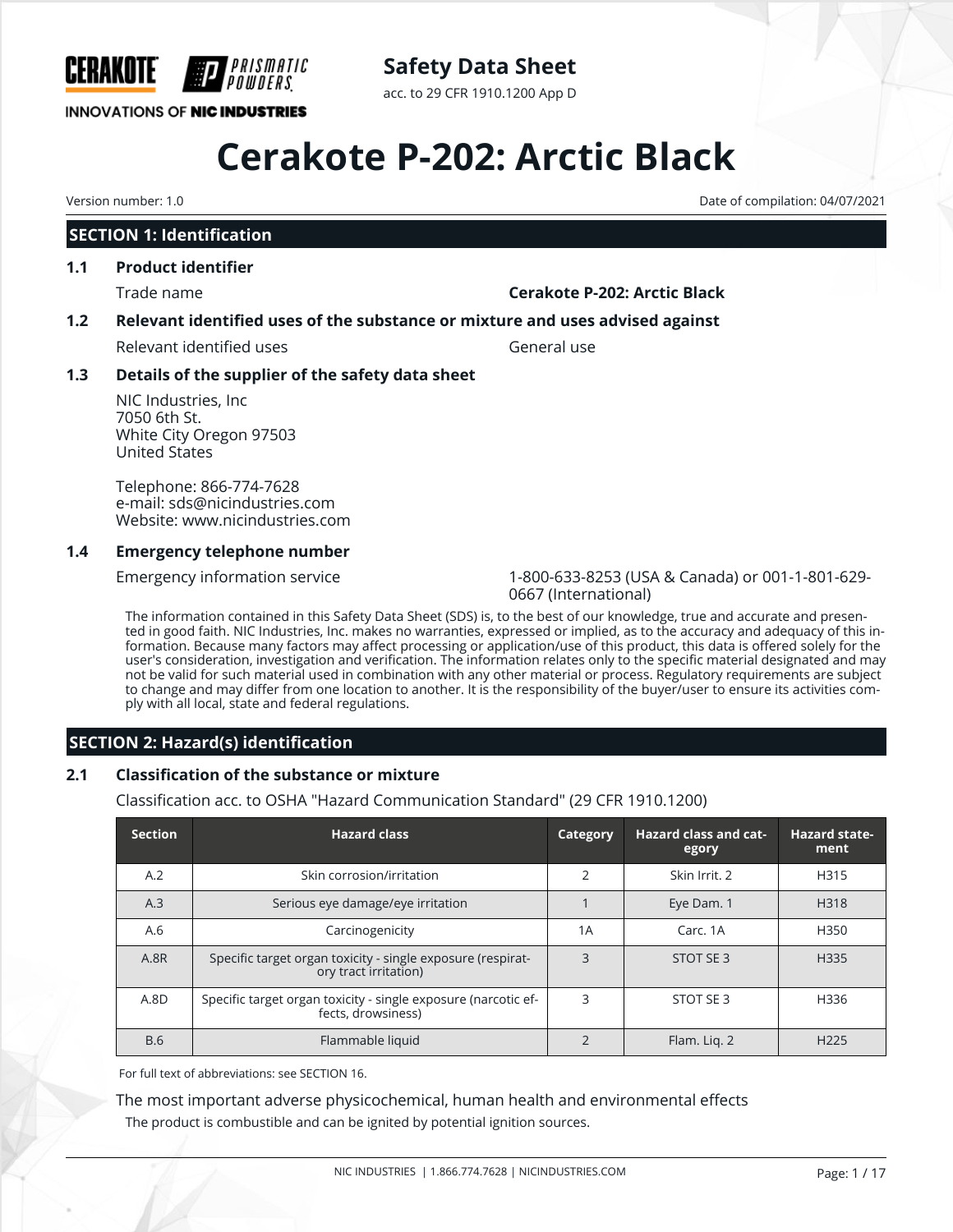

# **Safety Data Sheet**

acc. to 29 CFR 1910.1200 App D

# **Cerakote P-202: Arctic Black**

Version number: 1.0 Date of compilation: 04/07/2021

# **2.2 Label elements**

Labelling acc. to OSHA "Hazard Communication Standard" (29 CFR 1910.1200)

- Signal word **DANGER**
- Pictograms

GHS02, GHS05, GHS07, GHS08

| - Hazard statements        |                                                                  |
|----------------------------|------------------------------------------------------------------|
| H <sub>225</sub>           | Highly flammable liquid and vapor.                               |
| H315                       | Causes skin irritation.                                          |
| H318                       | Causes serious eye damage.                                       |
| H335                       | May cause respiratory irritation.                                |
| H336                       | May cause drowsiness or dizziness.                               |
| H350                       | May cause cancer.                                                |
| - Precautionary statements |                                                                  |
| P <sub>201</sub>           | Obtain special instructions before use.                          |
| P210                       | Keep away from heat/sparks/open flames/hot surfaces. No smoking. |
| P240                       | Ground/bond container and receiving equipment.                   |
| P <sub>241</sub>           | Use explosion-proof electrical/ventilating/lighting equipment.   |
| P242                       | Use only non-sparking tools.                                     |
| P243                       | Take precautionary measures against static discharge.            |
| P <sub>261</sub>           | Avoid breathing dust/fume/gas/mist/vapors/spray.                 |

- P271 Use only outdoors or in a well-ventilated area.
- P280 Wear protective gloves/eye protection/face protection.
- P302+P352 If on skin: Wash with plenty of water.

| P303+P361+P353 | If on skin (or hair): Take off immediately all contaminated clothing. Rinse skin with water/shower.                                 |
|----------------|-------------------------------------------------------------------------------------------------------------------------------------|
| P304+P340      | If inhaled: Remove person to fresh air and keep comfortable for breathing.                                                          |
| P305+P351+P338 | If in eyes: Rinse cautiously with water for several minutes. Remove contact lenses, if present and<br>easy to do. Continue rinsing. |
| P310           | Immediately call a poison center/doctor.                                                                                            |

| ۲.JIU | immediately call a poison center/doctor. |
|-------|------------------------------------------|
| P321  | Specific treatment (see on this label).  |
|       |                                          |

- P362 Take off contaminated clothing and wash it before reuse.
- P370+P378 In case of fire: Use sand, carbon dioxide or powder extinguisher to extinguish.
- P403+P233 Store in a well-ventilated place. Keep container tightly closed.
- P403+P235 Store in a well-ventilated place. Keep cool. P405 Store locked up.
- P501 Dispose of contents/container to industrial combustion plant.
- Hazardous ingredients for labelling Thermoset Resin, n-butyl alcohol

# **2.3 Other hazards**

Hazards not otherwise classified

May be harmful if swallowed (GHS category 5: acutely toxic - oral).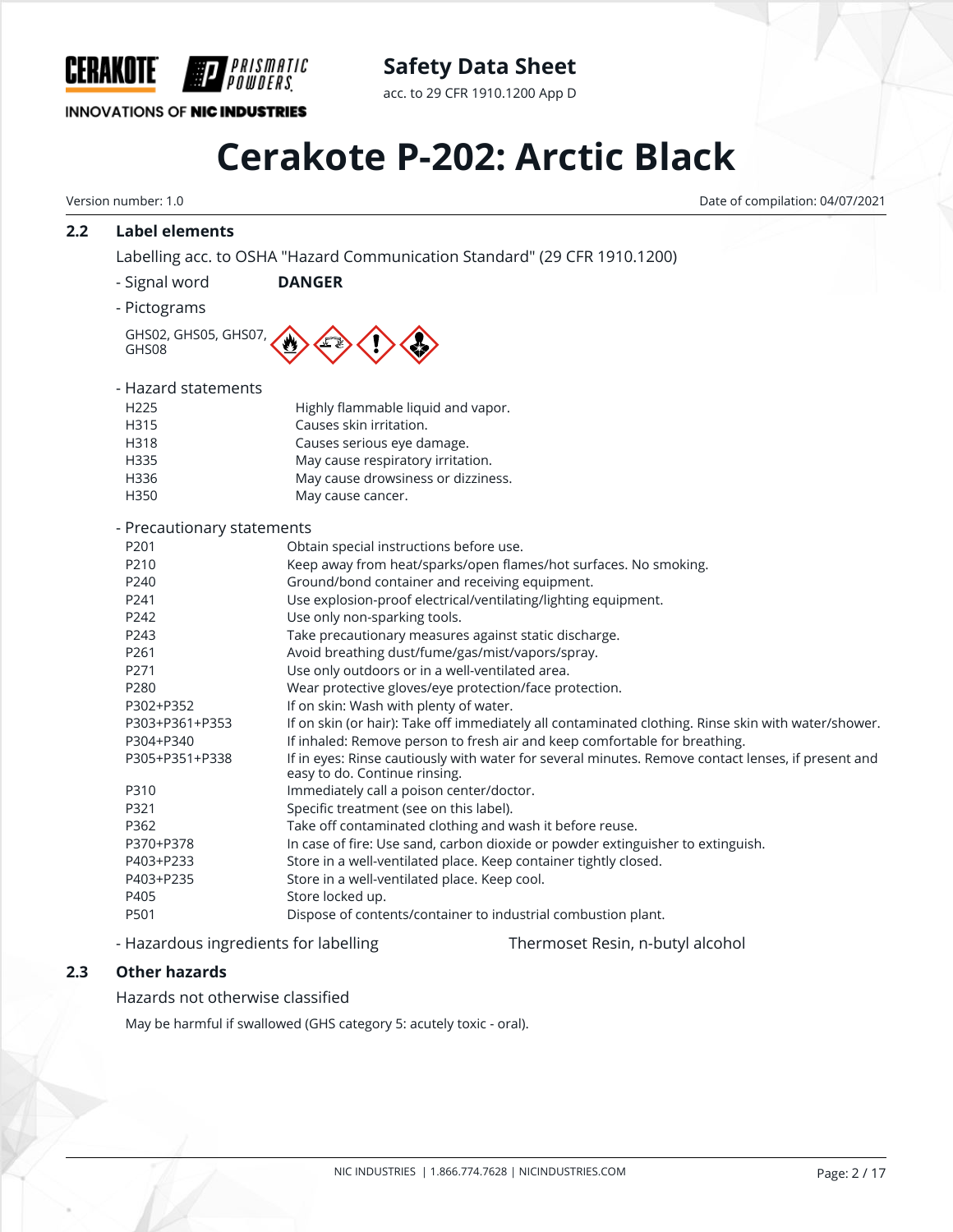

# **Safety Data Sheet**

acc. to 29 CFR 1910.1200 App D

# **Cerakote P-202: Arctic Black**

Version number: 1.0 Date of compilation: 04/07/2021

# **SECTION 3: Composition/information on ingredients**

# **3.1 Substances**

Not relevant (mixture)

# **3.2 Mixtures**

Description of the mixture

| Name of substance | <b>Identifier</b>             | Wt%       |
|-------------------|-------------------------------|-----------|
| Thermoset Resin   | CAS No<br><b>Trade Secret</b> | $75 - 90$ |
| n-butyl alcohol   | CAS No<br>$71 - 36 - 3$       | $10 - 25$ |

\*\* Trade Secret: In accordance with OSHA Hazard Communication Standard 29 CFR 1910.1200(i) and in accordance with the United Nations Globally Harmonized System of Classification and Labeling of Chemicals (GHS), the specific identity and/or exact percentage (concentration) of the composition has been withheld as a "Trade Secret."

# **SECTION 4: First-aid measures**

# **4.1 Description of first-aid measures**

#### General notes

Do not leave affected person unattended. Remove victim out of the danger area. Keep affected person warm, still and covered. Take off immediately all contaminated clothing. In all cases of doubt, or when symptoms persist, seek medical advice. In case of unconsciousness place person in the recovery position. Never give anything by mouth.

## Following inhalation

If breathing is irregular or stopped, immediately seek medical assistance and start first aid actions. In case of respiratory tract irritation, consult a physician. Provide fresh air.

## Following skin contact

Wash with plenty of soap and water.

#### Following eye contact

Remove contact lenses, if present and easy to do. Continue rinsing. Irrigate copiously with clean, fresh water for at least 10 minutes, holding the eyelids apart.

## Following ingestion

Rinse mouth with water (only if the person is conscious). Do NOT induce vomiting.

## **4.2 Most important symptoms and effects, both acute and delayed**

Narcotic effects.

## **4.3 Indication of any immediate medical attention and special treatment needed**

None.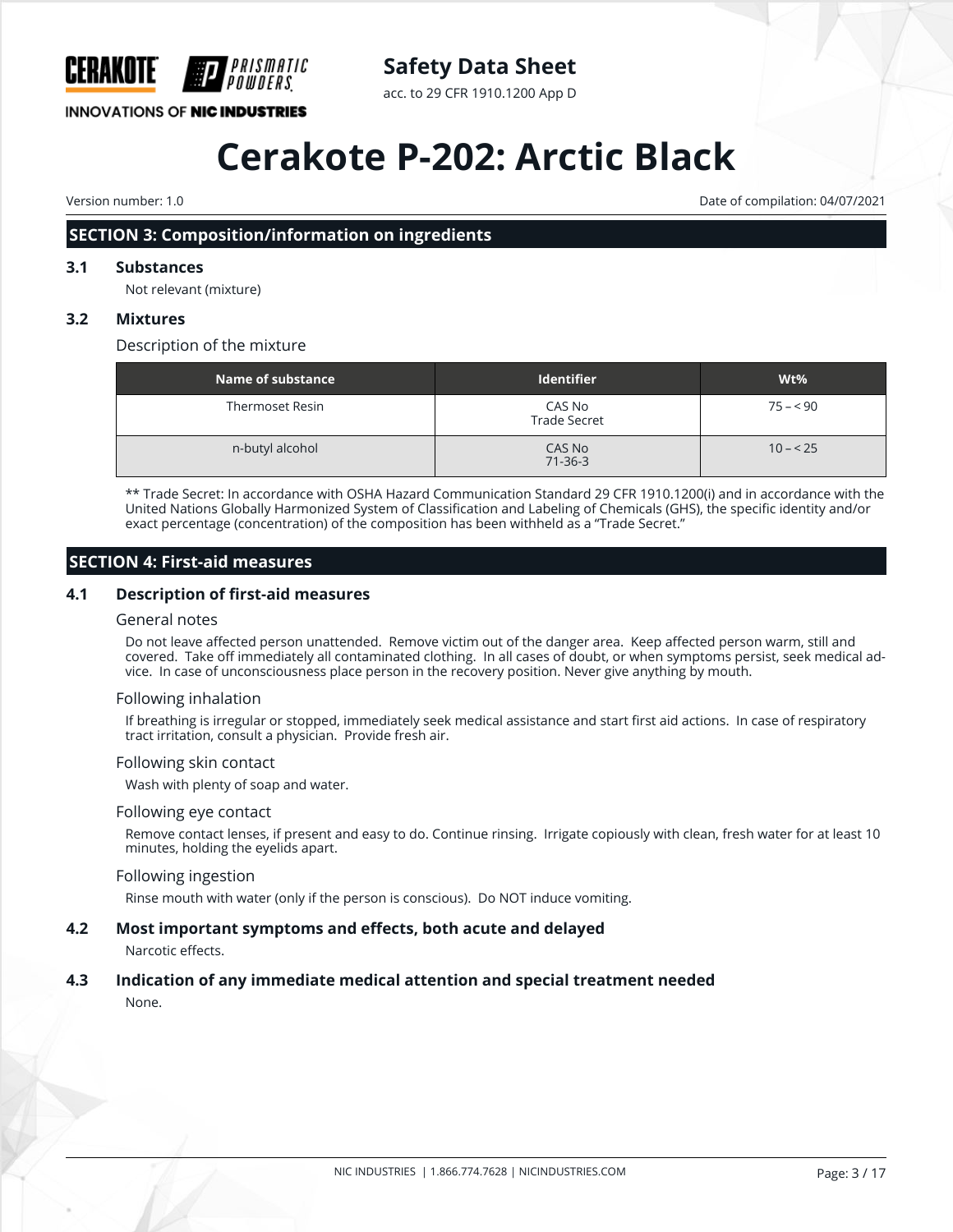

**Safety Data Sheet**

acc. to 29 CFR 1910.1200 App D

# **Cerakote P-202: Arctic Black**

Version number: 1.0 Date of compilation: 04/07/2021

# **SECTION 5: Fire-fighting measures**

#### **5.1 Extinguishing media**

Suitable extinguishing media

Water spray, Dry extinguishing powder, BC-powder, Carbon dioxide (CO2)

#### **5.2 Special hazards arising from the substance or mixture**

In case of insufficient ventilation and/or in use, may form flammable/explosive vapor-air mixture. Solvent vapors are heavier than air and may spread along floors. Places which are not ventilated, e.g. unventilated below ground level areas such as trenches, conduits and shafts, are particularly prone to the presence of flammable substances or mixtures.

Hazardous combustion products

Carbon monoxide (CO), Carbon dioxide (CO2)

#### **5.3 Advice for firefighters**

In case of fire and/or explosion do not breathe fumes. Coordinate firefighting measures to the fire surroundings. Do not allow firefighting water to enter drains or water courses. Collect contaminated firefighting water separately. Fight fire with normal precautions from a reasonable distance.

# **SECTION 6: Accidental release measures**

#### **6.1 Personal precautions, protective equipment and emergency procedures**

For non-emergency personnel

Remove persons to safety.

For emergency responders

Wear breathing apparatus if exposed to vapors/dust/aerosols/gases.

## **6.2 Environmental precautions**

Keep away from drains, surface and ground water. Retain contaminated washing water and dispose of it.

# **6.3 Methods and material for containment and cleaning up**

Advice on how to contain a spill

Covering of drains.

Advice on how to clean up a spill

Wipe up with absorbent material (e.g. cloth, fleece). Collect spillage: sawdust, kieselgur (diatomite), sand, universal binder.

#### Appropriate containment techniques

Use of adsorbent materials.

Other information relating to spills and releases

Place in appropriate containers for disposal. Ventilate affected area.

#### **6.4 Reference to other sections**

Hazardous combustion products: see section 5. Personal protective equipment: see section 8. Incompatible materials: see section 10. Disposal considerations: see section 13.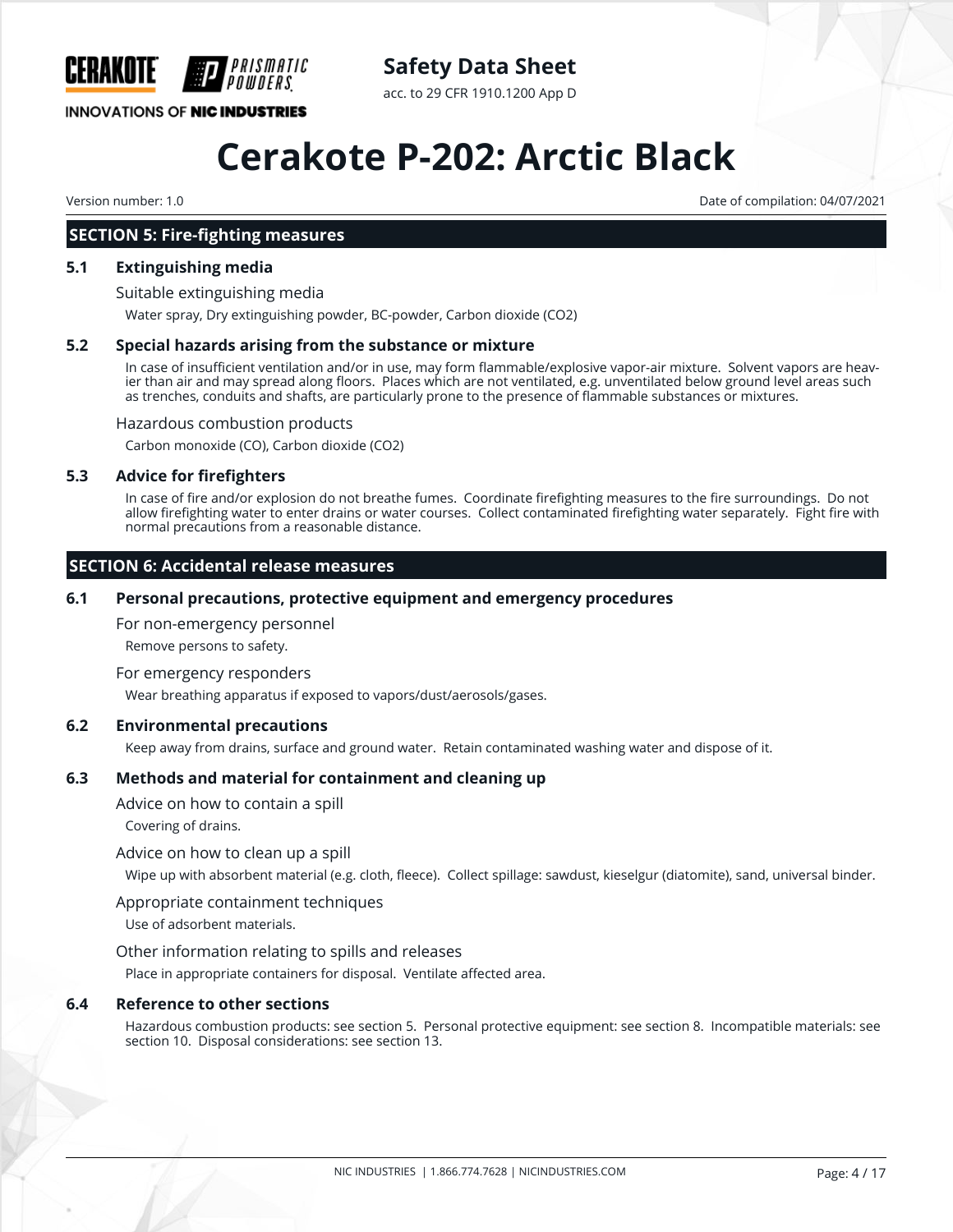

**Safety Data Sheet**

acc. to 29 CFR 1910.1200 App D

# **Cerakote P-202: Arctic Black**

Version number: 1.0 Date of compilation: 04/07/2021

# **SECTION 7: Handling and storage**

# **7.1 Precautions for safe handling**

#### Recommendations

#### - Measures to prevent fire as well as aerosol and dust generation

Use local and general ventilation. Avoidance of ignition sources. Keep away from sources of ignition - No smoking. Take precautionary measures against static discharge. Use only in well-ventilated areas. Due to danger of explosion, prevent leakage of vapours into cellars, flues and ditches. Ground/bond container and receiving equipment. Use explosion-proof electrical/ventilating/lighting/equipment. Use only non-sparking tools.

#### - Specific notes/details

Places which are not ventilated, e.g. unventilated below ground level areas such as trenches, conduits and shafts, are particularly prone to the presence of flammable substances or mixtures. Vapors are heavier than air, spread along floors and form explosive mixtures with air. Vapors may form explosive mixtures with air.

#### Advice on general occupational hygiene

Wash hands after use. Do not eat, drink and smoke in work areas. Remove contaminated clothing and protective equipment before entering eating areas. Never keep food or drink in the vicinity of chemicals. Never place chemicals in containers that are normally used for food or drink. Keep away from food, drink and animal feedingstuffs.

## **7.2 Conditions for safe storage, including any incompatibilities**

Managing of associated risks

- Explosive atmospheres

Keep container tightly closed and in a well-ventilated place. Use local and general ventilation. Keep cool. Protect from sunlight.

#### - Flammability hazards

Keep away from sources of ignition - No smoking. Keep away from heat, hot surfaces, sparks, open flames and other ignition sources. No smoking. Take precautionary measures against static discharge. Protect from sunlight.

#### - Ventilation requirements

Use local and general ventilation. Ground/bond container and receiving equipment.

- Packaging compatibilities

Only packagings which are approved (e.g. acc. to the Dangerous Goods Regulations) may be used.

## **7.3 Specific end use(s)**

See section 16 for a general overview.

# **SECTION 8: Exposure controls/personal protection**

# **8.1 Control parameters**

| Occupational exposure limit values (Workplace Exposure Limits) |                                     |             |                     |                            |                      |                             |                    |                          |               |                       |
|----------------------------------------------------------------|-------------------------------------|-------------|---------------------|----------------------------|----------------------|-----------------------------|--------------------|--------------------------|---------------|-----------------------|
|                                                                | Country Name of substance Identifi- | er          | <b>TWA</b><br>[ppm] | TWA [mg/<br>m <sup>3</sup> | <b>STEL</b><br>[ppm] | STEL [mg/<br>m <sup>3</sup> | Ceiling-C<br>[ppm] | Ceiling-C<br>[ $mg/m3$ ] | Nota-<br>tion | Source                |
| US                                                             | n-butyl alcohol                     | <b>TLV®</b> | 20                  |                            |                      |                             |                    |                          |               | <b>ACGIH®</b><br>2019 |
| US.                                                            | n-butyl alcohol                     | <b>REL</b>  |                     |                            |                      |                             | 50                 | 150                      |               | <b>NIOSH</b><br>REL   |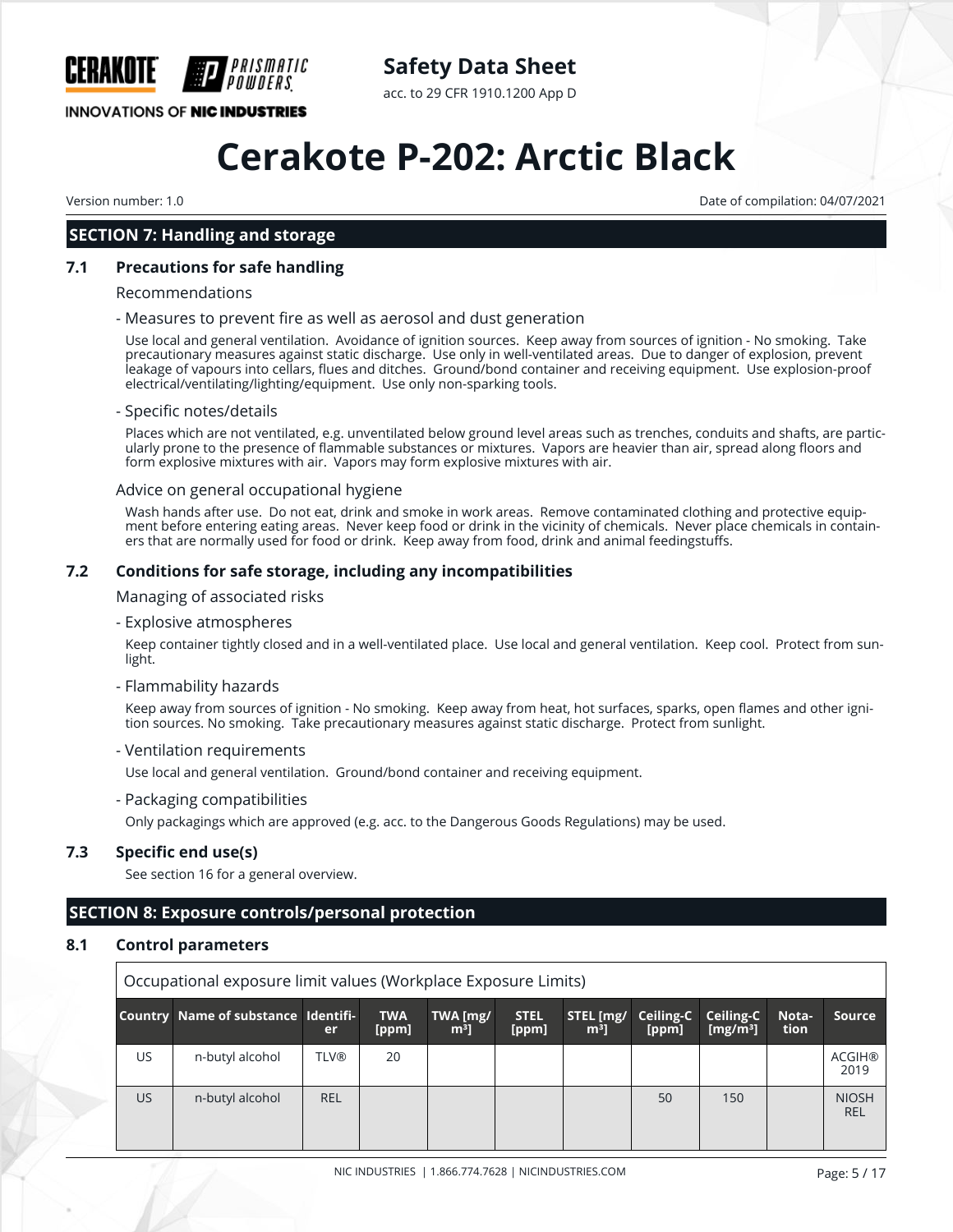

acc. to 29 CFR 1910.1200 App D

**INNOVATIONS OF NIC INDUSTRIES** 

*PRISMATIC<br>Powders* 

# **Cerakote P-202: Arctic Black**

Version number: 1.0 Date of compilation: 04/07/2021

| Occupational exposure limit values (Workplace Exposure Limits) |                                     |             |                     |                            |                      |                     |                    |                                   |               |                                |
|----------------------------------------------------------------|-------------------------------------|-------------|---------------------|----------------------------|----------------------|---------------------|--------------------|-----------------------------------|---------------|--------------------------------|
|                                                                | Country Name of substance Identifi- | <b>er</b>   | <b>TWA</b><br>[ppm] | TWA [mg/<br>m <sup>3</sup> | <b>STEL</b><br>[ppm] | STEL [mg/<br>$m3$ ] | Ceiling-C<br>[ppm] | Ceiling-C<br>[mg/m <sup>3</sup> ] | Nota-<br>tion | <b>Source</b>                  |
| US.                                                            | n-butyl alcohol                     | <b>PEL</b>  | 100                 | 300                        |                      |                     |                    |                                   |               | 29 CFR<br>1910.100<br>0        |
| US.                                                            | n-butyl alcohol                     | PEL (CA)    |                     |                            |                      |                     | 50                 | 150                               |               | Cal/OSHA<br><b>PEL</b>         |
| US.                                                            | <b>Thermoset Resin</b>              | <b>REL</b>  | 200<br>(10 h)       | 590<br>(10 h)              | 300                  | 885                 |                    |                                   |               | <b>NIOSH</b><br><b>REL</b>     |
| US.                                                            | <b>Thermoset Resin</b>              | <b>PEL</b>  | 200                 | 590                        |                      |                     |                    |                                   |               | <b>29 CFR</b><br>1910.100<br>0 |
| US.                                                            | <b>Thermoset Resin</b>              | <b>TLV®</b> | 200                 |                            | 300                  |                     |                    |                                   |               | <b>ACGIH®</b><br>2019          |
| US.                                                            | <b>Thermoset Resin</b>              | PEL (CA)    | 200                 | 590                        | 300                  | 885                 |                    |                                   |               | Cal/OSHA<br>PEL                |

Notation

Ceiling-C ceiling value is a limit value above which exposure should not occur

short-term exposure limit: a limit value above which exposure should not occur and which is related to a 15-minute period (unless otherwise specified)

TWA time-weighted average (long-term exposure limit): measured or calculated in relation to a reference period of 8 hours timeweighted average (unless otherwise specified

## **8.2 Exposure controls**

Appropriate engineering controls

General ventilation.

Individual protection measures (personal protective equipment)

#### Eye/face protection

Wear eye/face protection.

Skin protection

- Hand protection

Wear suitable gloves. Chemical protection gloves are suitable, which are tested according to EN 374. Check leak-tightness/ impermeability prior to use. In the case of wanting to use the gloves again, clean them before taking off and air them well. For special purposes, it is recommended to check the resistance to chemicals of the protective gloves mentioned above together with the supplier of these gloves.

#### - Other protection measures

Take recovery periods for skin regeneration. Preventive skin protection (barrier creams/ointments) is recommended. Wash hands thoroughly after handling.

#### Respiratory protection

In case of inadequate ventilation wear respiratory protection.

#### Environmental exposure controls

Use appropriate container to avoid environmental contamination. Keep away from drains, surface and ground water.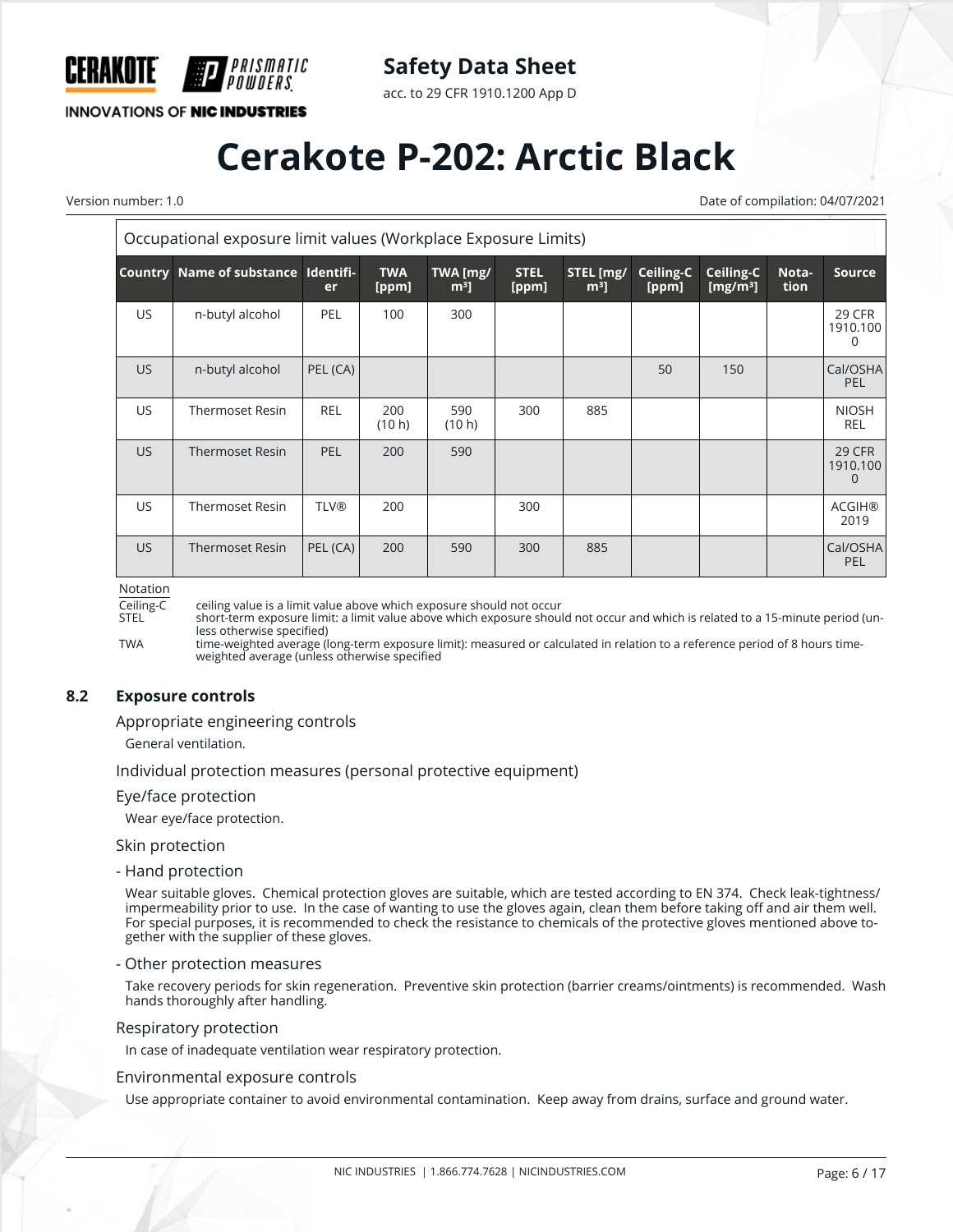

# **Safety Data Sheet**

acc. to 29 CFR 1910.1200 App D

# **Cerakote P-202: Arctic Black**

Version number: 1.0 Date of compilation: 04/07/2021

# **SECTION 9: Physical and chemical properties**

# **9.1 Information on basic physical and chemical properties**

| <b>Appearance</b>                       |                      |
|-----------------------------------------|----------------------|
| Physical state                          | Liquid               |
| Color                                   | <b>Black</b>         |
| Odor                                    | Characteristic       |
| <b>Other safety parameters</b>          |                      |
| pH (value)                              | Not determined       |
| Melting point/freezing point            | Not determined       |
| Initial boiling point and boiling range | 64.7 °C              |
| Flash point                             | 9.7 °C               |
| Evaporation rate                        | Not determined       |
| Flammability (solid, gas)               | Not relevant (fluid) |
| <b>Explosive limits</b>                 |                      |
| - Lower explosion limit (LEL)           | 2.5 vol%             |
| - Upper explosion limit (UEL)           | 13.5 vol%            |
| Vapor pressure                          | 169.3 hPa at 25 °C   |
| Density                                 | Not determined       |
| Vapor density                           | Not available        |
| Relative density                        | Not available        |
| Solubility(ies)                         | Not determined       |
| Partition coefficient                   |                      |
| - n-octanol/water (log KOW)             | Not available        |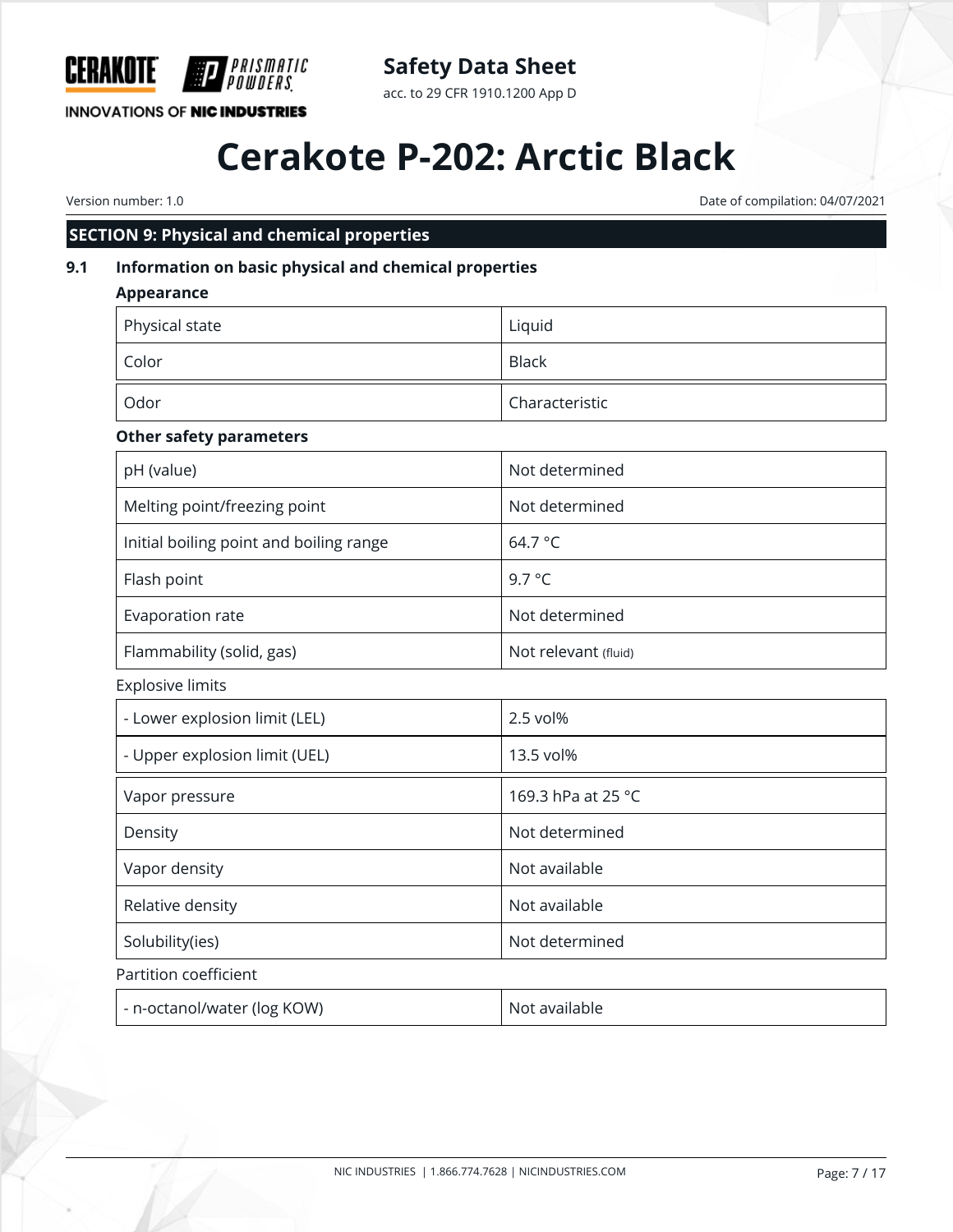

acc. to 29 CFR 1910.1200 App D

**INNOVATIONS OF NIC INDUSTRIES** 

# **Cerakote P-202: Arctic Black**

Version number: 1.0 Date of compilation: 04/07/2021

| Auto-ignition temperature | 455 $\degree$ C (auto-ignition temperature (liquids and gases)) |  |  |
|---------------------------|-----------------------------------------------------------------|--|--|
| Viscosity                 | Not determined                                                  |  |  |
| Explosive properties      | None                                                            |  |  |
| Oxidizing properties      | None                                                            |  |  |

# **9.2 Other information**

| Temperature class (USA, acc. to NEC 500) | $\mid$ T1 (maximum permissible surface temperature on the equipment: |
|------------------------------------------|----------------------------------------------------------------------|
|                                          | 450°C)                                                               |

# **SECTION 10: Stability and reactivity**

## **10.1 Reactivity**

Concerning incompatibility: see below "Conditions to avoid" and "Incompatible materials". The mixture contains reactive substance(s). Risk of ignition.

#### If heated:

Risk of ignition.

#### **10.2 Chemical stability**

See below "Conditions to avoid".

#### **10.3 Possibility of hazardous reactions**

No known hazardous reactions.

### **10.4 Conditions to avoid**

Keep away from heat, hot surfaces, sparks, open flames and other ignition sources. No smoking.

#### Hints to prevent fire or explosion

Use explosion-proof electrical/ventilating/lighting/equipment. Use only non-sparking tools. Take precautionary measures against static discharge.

### **10.5 Incompatible materials**

Oxidizers. Reducing agents. Strong acids. Strong bases.

#### **10.6 Hazardous decomposition products**

Reasonably anticipated hazardous decomposition products produced as a result of use, storage, spill and heating are not known. Hazardous combustion products: see section 5.

# **SECTION 11: Toxicological information**

#### **11.1 Information on toxicological effects**

Test data are not available for the complete mixture.

#### Classification procedure

The method for classification of the mixture is based on ingredients of the mixture (additivity formula).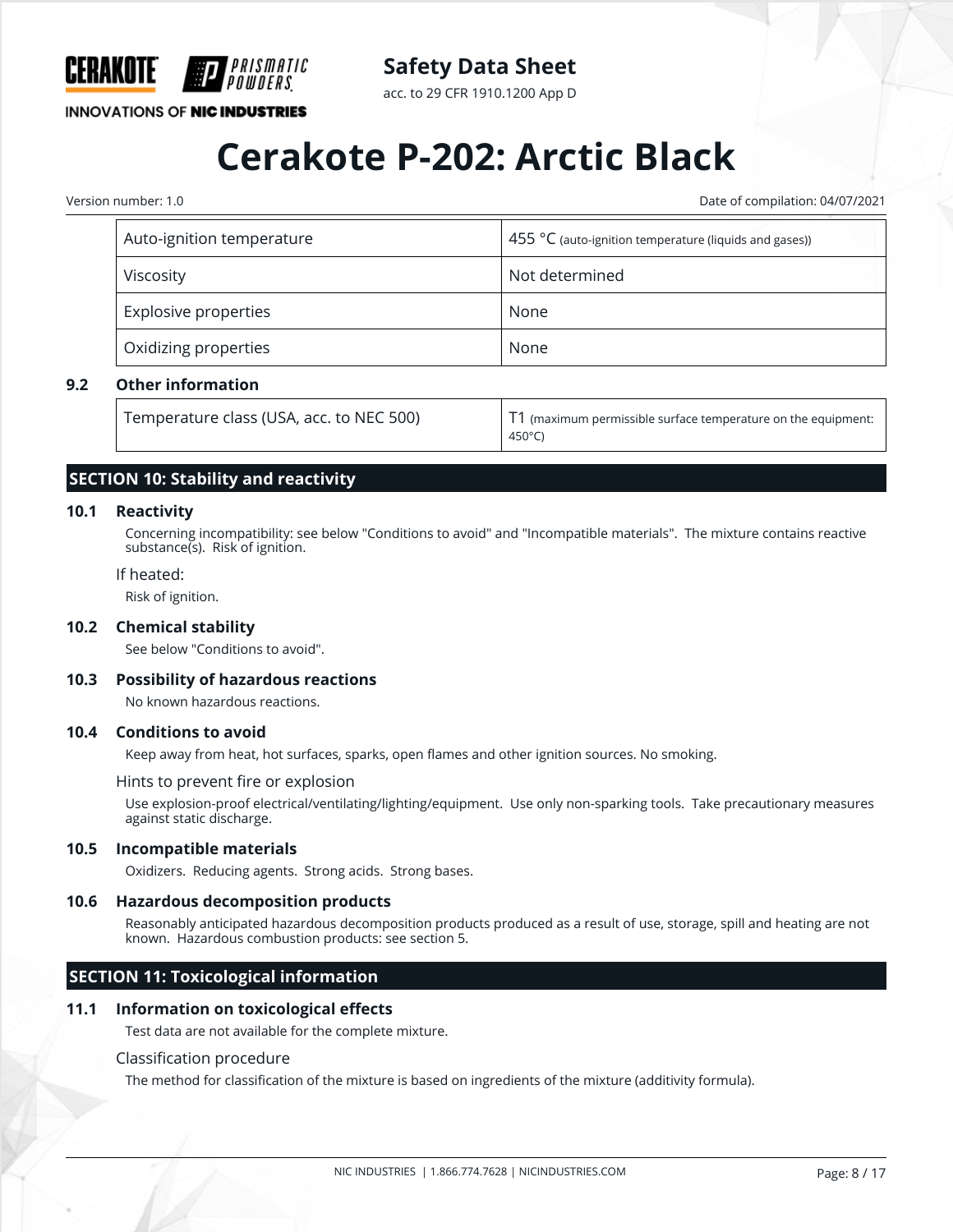

acc. to 29 CFR 1910.1200 App D

**INNOVATIONS OF NIC INDUSTRIES** 

# **Cerakote P-202: Arctic Black**

Version number: 1.0 Date of compilation: 04/07/2021

# **Classification acc. to OSHA "Hazard Communication Standard" (29 CFR 1910.1200)**

Acute toxicity

Shall not be classified as acutely toxic.

PRISMATIC

GHS of the United Nations, annex 4: May be harmful if swallowed.

## Acute toxicity estimate (ATE) of components of the mixture

| $\blacksquare$ Name of substance $\blacksquare$ | <b>CAS No</b><br><b>Exposure route</b> |      | ATE            |  |
|-------------------------------------------------|----------------------------------------|------|----------------|--|
| n-butyl alcohol                                 | $71 - 36 - 3$                          | Oral | 500 $mg/_{kg}$ |  |

## Skin corrosion/irritation

Causes skin irritation.

## Serious eye damage/eye irritation

Causes serious eye damage.

Respiratory or skin sensitization

Shall not be classified as a respiratory or skin sensitizer.

## Germ cell mutagenicity

Shall not be classified as germ cell mutagenic.

## Carcinogenicity

May cause cancer.

| IARC Monographs on the Evaluation of Carcinogenic Risks to Humans |                       |               |  |  |  |  |
|-------------------------------------------------------------------|-----------------------|---------------|--|--|--|--|
| Name of substance                                                 | <b>Classification</b> | <b>Number</b> |  |  |  |  |
| Thermoset Resin                                                   |                       |               |  |  |  |  |

Legend

Carcinogenic to humans

## Reproductive toxicity

Shall not be classified as a reproductive toxicant.

## Specific target organ toxicity - single exposure

May cause respiratory irritation. May cause drowsiness or dizziness.

## Specific target organ toxicity - repeated exposure

Shall not be classified as a specific target organ toxicant (repeated exposure).

## Aspiration hazard

Shall not be classified as presenting an aspiration hazard.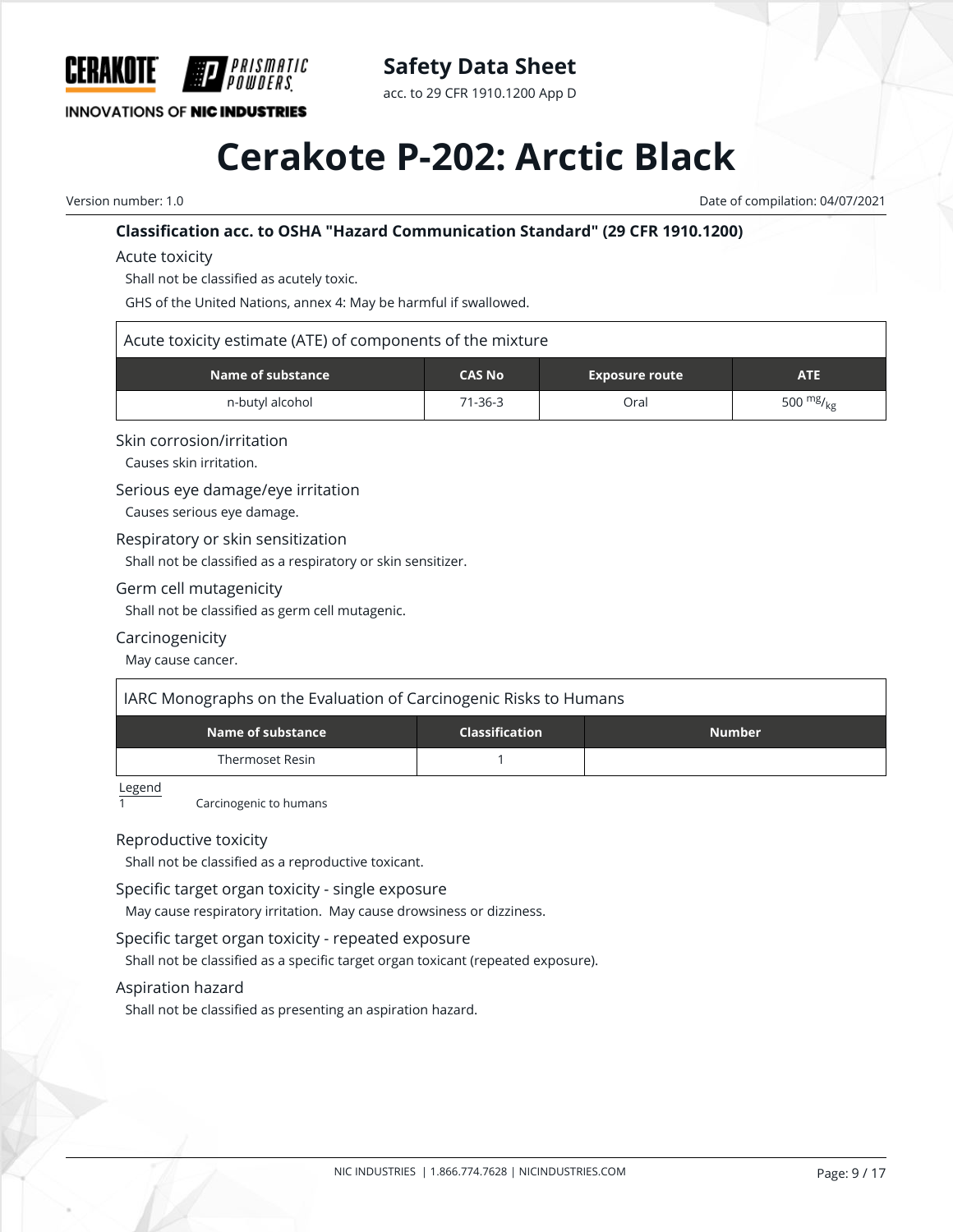

# **Safety Data Sheet**

acc. to 29 CFR 1910.1200 App D

# **Cerakote P-202: Arctic Black**

Version number: 1.0 Date of compilation: 04/07/2021

# **SECTION 12: Ecological information**

# **12.1 Toxicity**

Shall not be classified as hazardous to the aquatic environment.

- **12.2 Persistence and degradability** Data are not available.
- **12.3 Bioaccumulative potential** Data are not available.
- **12.4 Mobility in soil**

Data are not available.

- **12.5 Results of PBT and vPvB assessment** Data are not available.
- **12.6 Endocrine disrupting properties** None of the ingredients are listed.

#### **12.7 Other adverse effects**

Data are not available.

# **SECTION 13: Disposal considerations**

## **13.1 Waste treatment methods**

Waste treatment-relevant information

Solvent reclamation/regeneration.

Sewage disposal-relevant information

Do not empty into drains. Avoid release to the environment. Refer to special instructions/safety data sheets.

#### Waste treatment of containers/packages

Only packagings which are approved (e.g. acc. to DOT) may be used. Completely emptied packages can be recycled. Handle contaminated packages in the same way as the substance itself.

## **Remarks**

Please consider the relevant national or regional provisions. Waste shall be separated into the categories that can be handled separately by the local or national waste management facilities.

# **SECTION 14: Transport information**

| 14.1 | UN number               |                        |
|------|-------------------------|------------------------|
|      | DOT                     | UN 1263                |
|      | IMDG-Code               | UN 1263                |
|      | ICAO-TI                 | <b>UN 1263</b>         |
| 14.2 | UN proper shipping name |                        |
|      | DOT                     | Paint related material |
|      | IMDG-Code               | PAINT RELATED MATERIAL |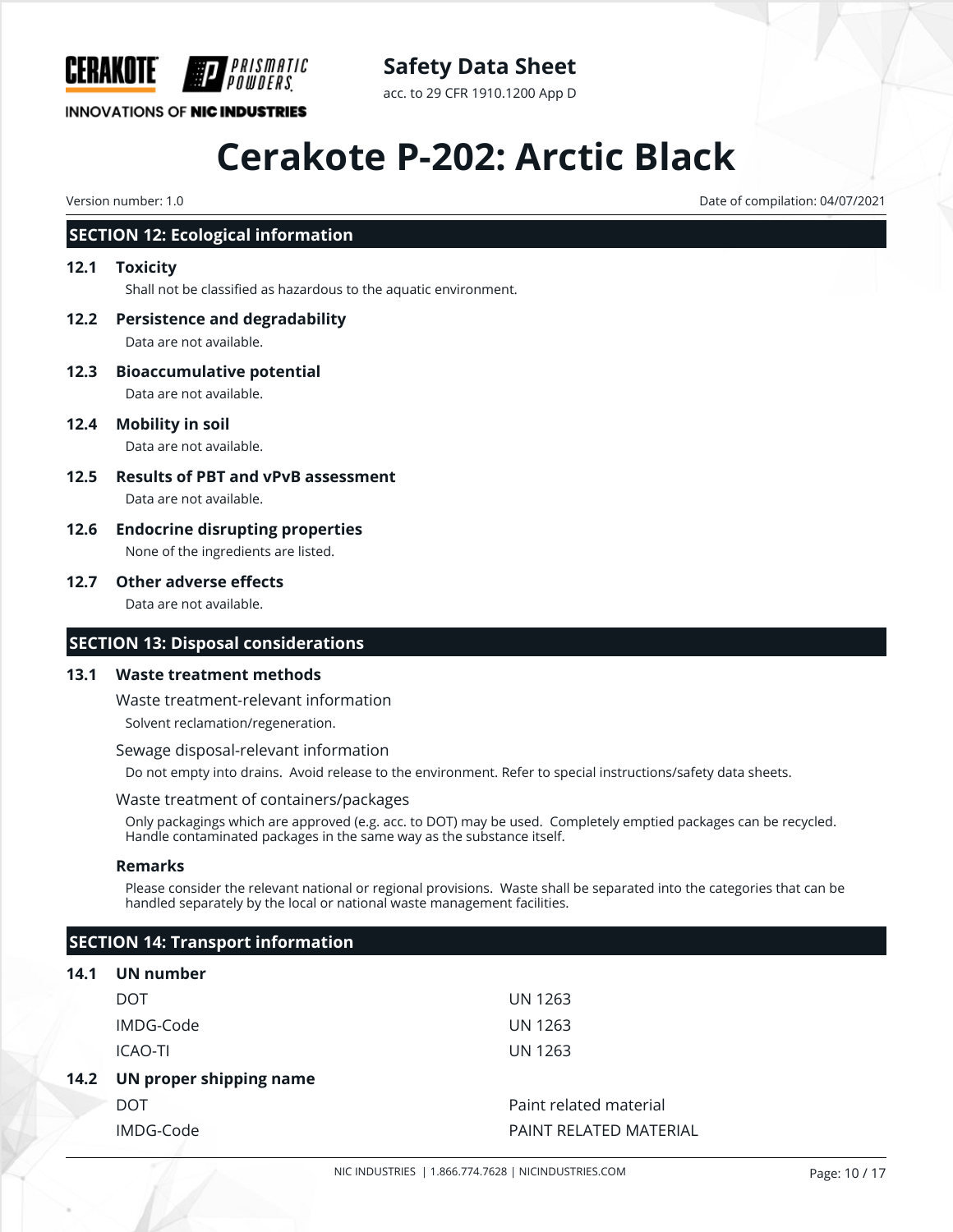

acc. to 29 CFR 1910.1200 App D

# **INNOVATIONS OF NIC INDUSTRIES**

# **Cerakote P-202: Arctic Black**

Version number: 1.0 Date of compilation: 04/07/2021

|      | <b>ICAO-TI</b>                                                                                                         | Paint related material                                                     |  |  |  |
|------|------------------------------------------------------------------------------------------------------------------------|----------------------------------------------------------------------------|--|--|--|
| 14.3 | <b>Transport hazard class(es)</b>                                                                                      |                                                                            |  |  |  |
|      | <b>DOT</b>                                                                                                             | $\mathsf{3}$                                                               |  |  |  |
|      | IMDG-Code                                                                                                              | 3                                                                          |  |  |  |
|      | <b>ICAO-TI</b>                                                                                                         | 3                                                                          |  |  |  |
| 14.4 | <b>Packing group</b>                                                                                                   |                                                                            |  |  |  |
|      | <b>DOT</b>                                                                                                             | $\mathbf{  }$                                                              |  |  |  |
|      | IMDG-Code                                                                                                              | $\mathbf{  }$                                                              |  |  |  |
|      | <b>ICAO-TI</b>                                                                                                         | $\begin{array}{c} \hline \end{array}$                                      |  |  |  |
| 14.5 | <b>Environmental hazards</b>                                                                                           | non-environmentally hazardous acc. to the danger-<br>ous goods regulations |  |  |  |
| 14.6 | <b>Special precautions for user</b><br>There is no additional information.                                             |                                                                            |  |  |  |
| 14.7 | Transport in bulk according to Annex II of MARPOL and the IBC Code<br>The cargo is not intended to be carried in bulk. |                                                                            |  |  |  |
|      | <b>Information for each of the UN Model Regulations</b>                                                                |                                                                            |  |  |  |
|      | Transport of dangerous goods by road or rail (49 CFR US DOT) - Additional information                                  |                                                                            |  |  |  |
|      | Particulars in the shipper's declaration                                                                               | UN1263, Paint related material, 3, II                                      |  |  |  |
|      | Reportable quantity (RQ)                                                                                               | 17,857 lbs (8,107 kg) (Thermoset Resin) (n-butyl alcohol)                  |  |  |  |
|      | Danger label(s)                                                                                                        | $\mathbf{3}$                                                               |  |  |  |
|      |                                                                                                                        |                                                                            |  |  |  |
|      | Special provisions (SP)                                                                                                | 149, 367, B52, B131, IB2, T4, TP1, TP8, TP28                               |  |  |  |
|      | <b>ERG No</b>                                                                                                          | 128                                                                        |  |  |  |
|      | International Maritime Dangerous Goods Code (IMDG) - Additional information                                            |                                                                            |  |  |  |
|      | Marine pollutant                                                                                                       |                                                                            |  |  |  |
|      | Danger label(s)                                                                                                        | 3                                                                          |  |  |  |
|      |                                                                                                                        |                                                                            |  |  |  |
|      | Special provisions (SP)                                                                                                | 163, 367                                                                   |  |  |  |
|      | Excepted quantities (EQ)                                                                                               | E <sub>2</sub>                                                             |  |  |  |
|      | Limited quantities (LQ)                                                                                                | 5L                                                                         |  |  |  |
|      | EmS                                                                                                                    | $F-E$ , $S-E$                                                              |  |  |  |
|      | Stowage category                                                                                                       | B                                                                          |  |  |  |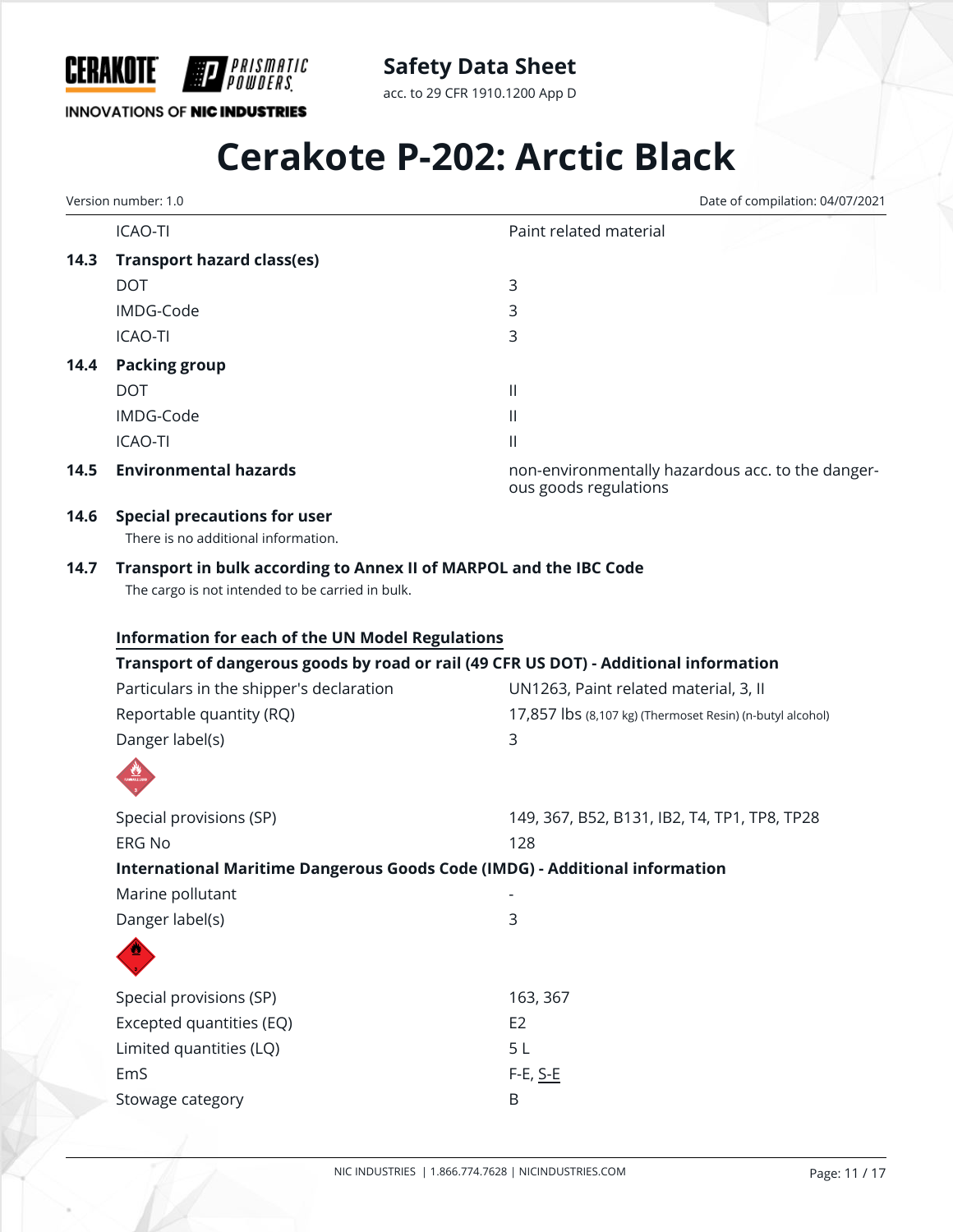

acc. to 29 CFR 1910.1200 App D

# **Cerakote P-202: Arctic Black**

**International Civil Aviation Organization (ICAO-IATA/DGR) - Additional information** Danger label(s) 3 Special provisions (SP) A3, A72, A192 Excepted quantities (EQ) EXCEPTED E2 Limited quantities (LQ) 1 L **SECTION 15: Regulatory information 15.1 Safety, health and environmental regulations specific for the product in question National regulations (United States) Toxic Substance Control Act (TSCA)** All ingredients are listed **Superfund Amendment and Reauthorization Act (SARA TITLE III )** - The List of Extremely Hazardous Substances and Their Threshold Planning Quantities (EPCRA Section 302, 304) none of the ingredients are listed - Specific Toxic Chemical Listings (EPCRA Section 313) Toxics Release Inventory: Specific Toxic Chemical Listings **Name of substance CAS No Remarks Effective date** n-butyl alcohol 12/31/1986 12/31/1986 **Comprehensive Environmental Response, Compensation, and Liability Act (CERCLA)** - List of Hazardous Substances and Reportable Quantities (CERCLA section 102a) (40 CFR 302.4) **Name of substance Remarks Statutory code Final RQ pounds (Kg)** Version number: 1.0 Date of compilation: 04/07/2021

| Name of substance | <b>Remarks</b> | <b>Statutory code</b> | Final RQ pounds (Kg) |
|-------------------|----------------|-----------------------|----------------------|
| n-butyl alcohol   |                |                       | 5000 (2270)          |
| Thermoset Resin   |                | 4                     | 5000 (2270)          |
| Thermoset Resin   |                |                       |                      |

Legend

<sup>3</sup> <sup>"3"</sup> indicates that the source is section 112 of the Clean Air Act

"4" indicates that the source is section 3001 of the Resource Conservation and Recovery Act (RCRA)

## **Clean Air Act**

none of the ingredients are listed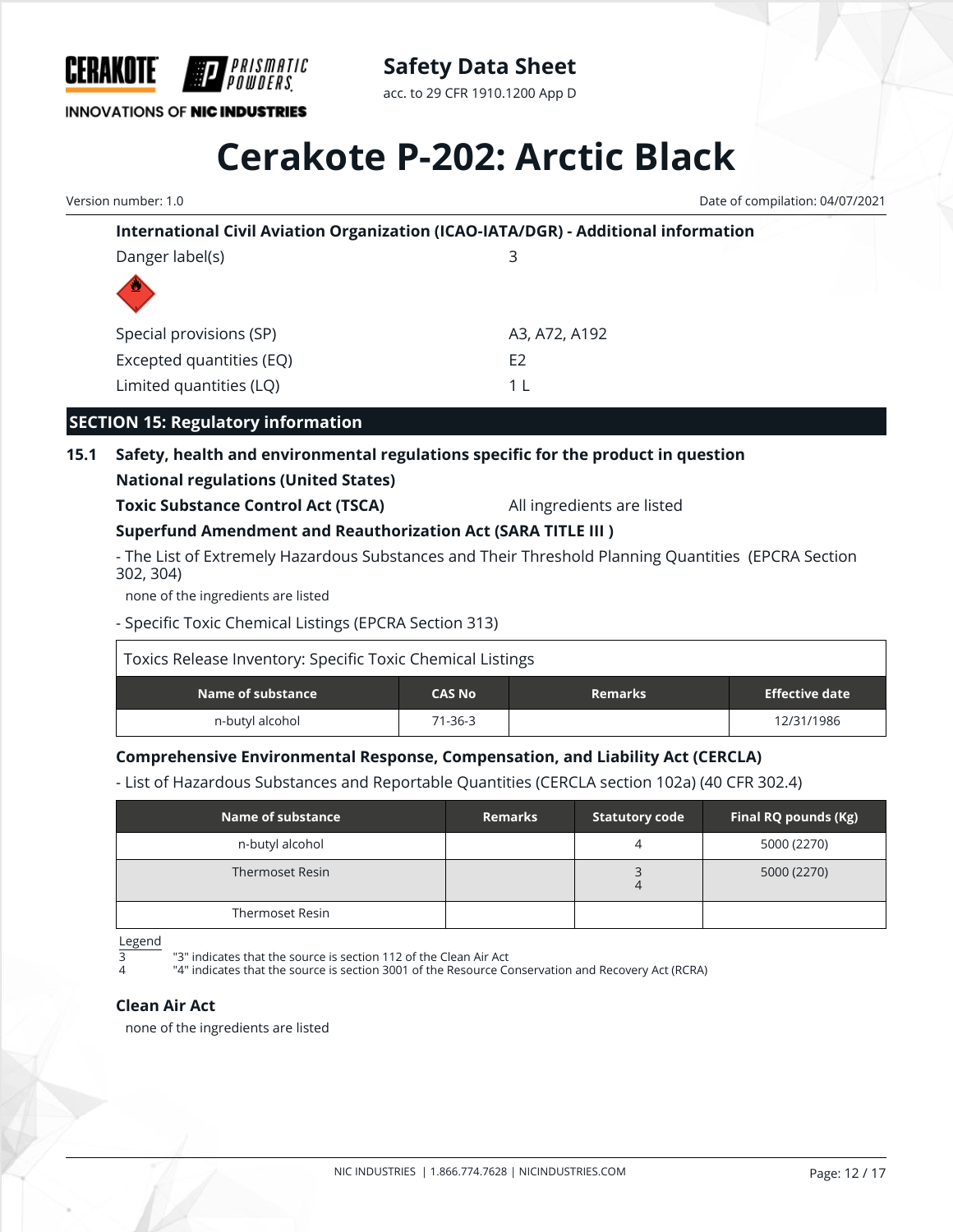

acc. to 29 CFR 1910.1200 App D

**INNOVATIONS OF NIC INDUSTRIES** 

# **Cerakote P-202: Arctic Black**

Version number: 1.0 Date of compilation: 04/07/2021

# **Right to Know Hazardous Substance List**

PRISMATIC

## - Toxic or Hazardous Substance List (MA-TURA)

| Name of substance | <b>DEP CODE</b> | PBT / HHS /<br>LHS | <b>PBT / HHS</b><br><b>Threshold</b> | De Minimis Concentra-<br>tion Threshold |
|-------------------|-----------------|--------------------|--------------------------------------|-----------------------------------------|
| n-butyl alcohol   |                 | <b>LHS</b>         |                                      | $1.0 \%$                                |
| Thermoset Resin   |                 |                    |                                      | 1.0%                                    |

#### - Hazardous Substances List (MN-ERTK)

| Name of substance      | <b>References</b> | <b>Remarks</b> |
|------------------------|-------------------|----------------|
| n-butyl alcohol        | A, O              | skin           |
| <b>Thermoset Resin</b> | A, O              |                |
| Thermoset Resin        | A, N, O           |                |

 $\frac{\text{Legend}}{\text{A}}$ 

American Conference of Governmental Industrial Hygienists (ACGIH), "Threshold Limit Values for Chemical Substances and Physical Agents and Biological Exposure Indices for 1992-93", available from ACGIH

N National Institute for Occupational Safety and Health (NIOSH), "Recommendations for Occupational Safety and Health Standards," August 1988, available from NIOSH, Publications Dissemination Office, Division of Standards Development and Technology Transfer O Occupational Safety and Health Administration (OSHA), Safety and Health Standards, Code of Federal Regulations, title 29, part

1910, subpart Z, "Toxic and Hazardous Substances, 1990." General information: Minnesota Department of Labor and Industry, Occupational Safety and Health Division

skin If a potential for absorption from skin contact merits special consideration, the word "skin" follows the substance name.

# - Hazardous Substance List (NJ-RTK)

| F <sub>3</sub>                                 |
|------------------------------------------------|
| CA<br><b>MU</b><br><b>TE</b><br>F <sub>3</sub> |
| F3                                             |
|                                                |

Legend<br>CA

CA Carcinogenic<br>F3 Flammable -

F3 Flammable - Third Degree<br>MU Mutagenic

MU Mutagenic<br>TF Teratogeni **Teratogenic** 

# - Hazardous Substance List (Chapter 323) (PA-RTK)

| Name of substance      | <b>Classification</b> |
|------------------------|-----------------------|
| n-butyl alcohol        |                       |
| <b>Thermoset Resin</b> |                       |
| Thermoset Resin        |                       |

Legend

E Environmental hazard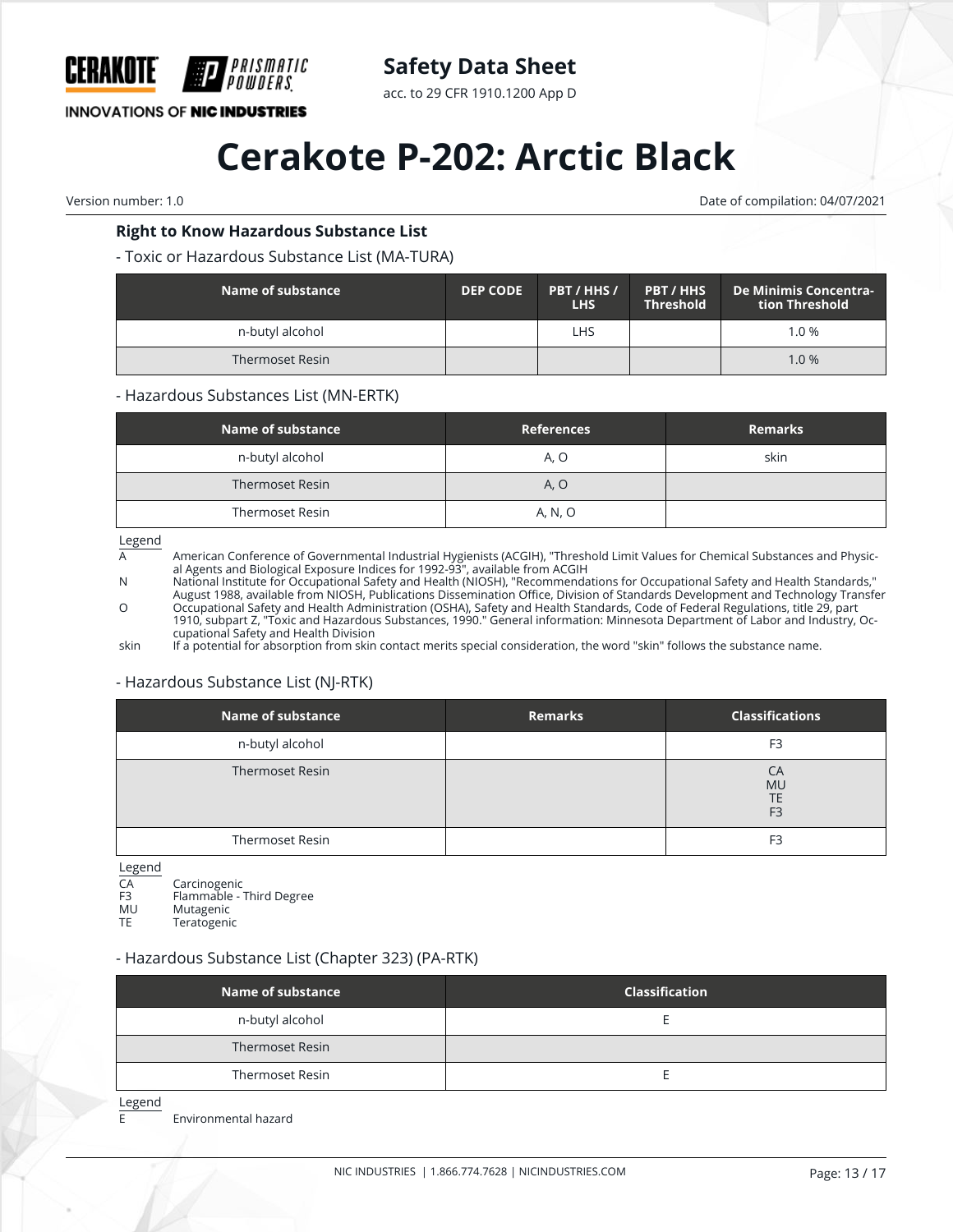

acc. to 29 CFR 1910.1200 App D

**INNOVATIONS OF NIC INDUSTRIES** 

# **Cerakote P-202: Arctic Black**

Version number: 1.0 Date of compilation: 04/07/2021

# - Hazardous Substance List (RI-RTK)

| Name of substance | <b>References</b> |
|-------------------|-------------------|
| n-butyl alcohol   | T. F              |
| Thermoset Resin   | T. F.             |
| Thermoset Resin   | T. F              |

Legend

F Flammability (NFPA®)

Toxicity (ACGIH®)

## **California Environmental Protection Agency (Cal/EPA): Proposition 65 - Safe Drinking Water and Toxic Enforcement Act of 1987**

| Proposition 65 List of chemicals |                        |                                     |  |
|----------------------------------|------------------------|-------------------------------------|--|
| Name of substance                | <b>Remarks</b>         | Type of the toxicity $\overline{ }$ |  |
| <b>Thermoset Resin</b>           | in alcoholic beverages | developmental                       |  |

# **Industry or sector specific available guidance(s)**

# **NFPA® 704**

National Fire Protection Association: Standard System for the Identification of the Hazards of Materials for Emergency Response (United States).

| Category       | Degree of haz-<br>ard. | <b>Description</b>                                                               |
|----------------|------------------------|----------------------------------------------------------------------------------|
| Flammability   |                        | Material that can be ignited under almost all ambient temperature conditions     |
| <b>Health</b>  |                        | Material that, under emergency conditions, can cause serious or permanent injury |
| Instability    |                        | Material that is normally stable, even under fire conditions                     |
| Special hazard |                        |                                                                                  |

## **National inventories**

| <b>Country</b> | Inventory        | <b>Status</b>              |
|----------------|------------------|----------------------------|
| AU             | <b>AICS</b>      | All ingredients are listed |
| CA             | <b>DSL</b>       | All ingredients are listed |
| <b>CN</b>      | <b>IECSC</b>     | All ingredients are listed |
| <b>EU</b>      | <b>ECSI</b>      | All ingredients are listed |
| EU             | REACH Reg.       | All ingredients are listed |
| JP             | <b>CSCL-ENCS</b> | All ingredients are listed |
| P              | <b>ISHA-ENCS</b> | All ingredients are listed |
| <b>KR</b>      | <b>KECI</b>      | All ingredients are listed |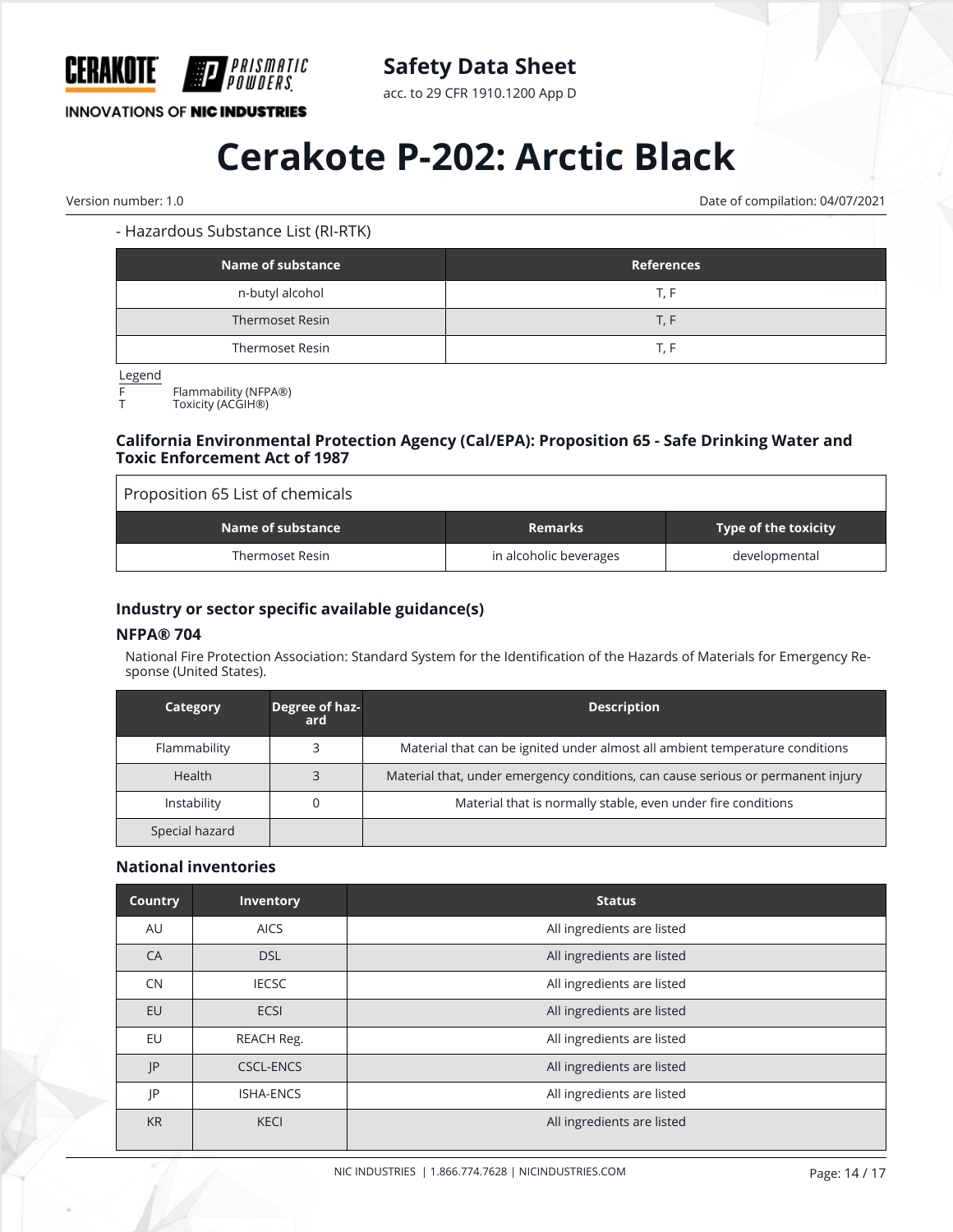

acc. to 29 CFR 1910.1200 App D

**INNOVATIONS OF NIC INDUSTRIES** 

PRISMATIC

# **Cerakote P-202: Arctic Black**

Version number: 1.0 Date of compilation: 04/07/2021

| <b>Country</b> | <b>Inventory</b> | <b>Status</b>              |
|----------------|------------------|----------------------------|
| <b>MX</b>      | <b>INSQ</b>      | All ingredients are listed |
| <b>NZ</b>      | <b>NZIOC</b>     | All ingredients are listed |
| PH             | <b>PICCS</b>     | All ingredients are listed |
| <b>TR</b>      | <b>CICR</b>      | All ingredients are listed |
| <b>TW</b>      | <b>TCSI</b>      | All ingredients are listed |
| <b>US</b>      | <b>TSCA</b>      | All ingredients are listed |

#### Legend

| Luguru       |                                                                         |
|--------------|-------------------------------------------------------------------------|
| <b>AICS</b>  | Australian Inventory of Chemical Substances                             |
| CICR         | Chemical Inventory and Control Regulation                               |
| CSCL-ENCS    | List of Existing and New Chemical Substances (CSCL-ENCS)                |
| DSL          | Domestic Substances List (DSL)                                          |
| ECSI         | EC Substance Inventory (EINECS, ELINCS, NLP)                            |
| <b>IECSC</b> | Inventory of Existing Chemical Substances Produced or Imported in China |
| INSO         | National Inventory of Chemical Substances                               |
| ISHA-ENCS    | Inventory of Existing and New Chemical Substances (ISHA-ENCS)           |
| KECI         | Korea Existing Chemicals Inventory                                      |
| NZIoC        | New Zealand Inventory of Chemicals                                      |
| <b>PICCS</b> | Philippine Inventory of Chemicals and Chemical Substances (PICCS)       |
| REACH Reg.   | REACH registered substances                                             |
| TCSI         | Taiwan Chemical Substance Inventory                                     |
| TSCA         | Toxic Substance Control Act                                             |
|              |                                                                         |

# **15.2 Chemical Safety Assessment**

Chemical safety assessments for substances in this mixture were not carried out.

# **SECTION 16: Other information, including date of preparation or last revision**

# **Abbreviations and acronyms**

| Abbr.              | <b>Descriptions of used abbreviations</b>                                                                                                                                                                                                             |
|--------------------|-------------------------------------------------------------------------------------------------------------------------------------------------------------------------------------------------------------------------------------------------------|
| 29 CFR 1910.1000   | 29 CFR 1910.1000, Tables Z-1, Z-2, Z-3 - Occupational Safety and Health Standards: Toxic and Hazardous Sub-<br>stances (permissible exposure limits)                                                                                                  |
| 49 CFR US DOT      | 49 CFR U.S. Department of Transportation                                                                                                                                                                                                              |
| <b>ACGIH®</b>      | American Conference of Governmental Industrial Hygienists                                                                                                                                                                                             |
| <b>ACGIH® 2019</b> | From ACGIH®, 2019 TLVs® and BEIs® Book. Copyright 2019. Reprinted with permission. Information on the<br>proper use of the TLVs® and BEIs®: http://www.acgih.org/tlv-bei-guidelines/policies-procedures-presenta-<br>tions/tlv-bei-position-statement |
| <b>ATE</b>         | <b>Acute Toxicity Estimate</b>                                                                                                                                                                                                                        |
| Cal/OSHA PEL       | California Division of Occupational Safety and Health (Cal/OSHA): Permissible Exposure Limits (PELs)                                                                                                                                                  |
| CAS                | Chemical Abstracts Service (service that maintains the most comprehensive list of chemical substances)                                                                                                                                                |
| Ceiling-C          | Ceiling value                                                                                                                                                                                                                                         |
| DEP CODE           | Department of Environmental Protection Code                                                                                                                                                                                                           |
| <b>DGR</b>         | Dangerous Goods Regulations (see IATA/DGR)                                                                                                                                                                                                            |
| <b>DOT</b>         | Department of Transportation (USA)                                                                                                                                                                                                                    |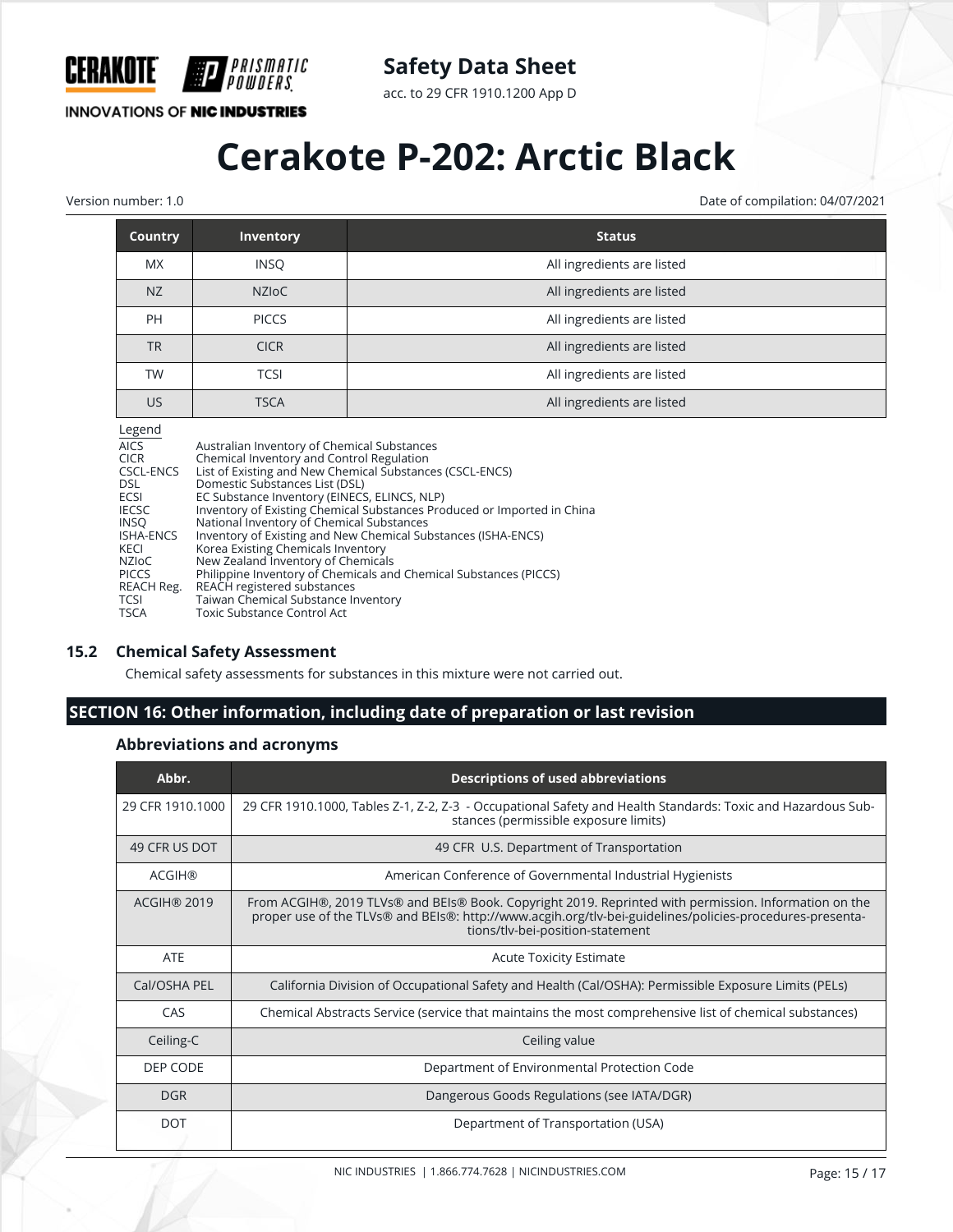

acc. to 29 CFR 1910.1200 App D

# **INNOVATIONS OF NIC INDUSTRIES**

**HIP** PRISMATIC<br>Hipowders

# **Cerakote P-202: Arctic Black**

Version number: 1.0 Date of compilation: 04/07/2021

| Abbr.            | <b>Descriptions of used abbreviations</b>                                                                 |
|------------------|-----------------------------------------------------------------------------------------------------------|
| <b>EINECS</b>    | European Inventory of Existing Commercial Chemical Substances                                             |
| <b>ELINCS</b>    | European List of Notified Chemical Substances                                                             |
| EmS              | <b>Emergency Schedule</b>                                                                                 |
| <b>ERG No</b>    | Emergency Response Guidebook - Number                                                                     |
| <b>GHS</b>       | "Globally Harmonized System of Classification and Labelling of Chemicals" developed by the United Nations |
| <b>HHS</b>       | Higher hazard substance                                                                                   |
| <b>IATA</b>      | International Air Transport Association                                                                   |
| IATA/DGR         | Dangerous Goods Regulations (DGR) for the air transport (IATA)                                            |
| <b>ICAO</b>      | International Civil Aviation Organization                                                                 |
| <b>ICAO-TI</b>   | Technical instructions for the safe transport of dangerous goods by air                                   |
| <b>IMDG</b>      | International Maritime Dangerous Goods Code                                                               |
| IMDG-Code        | International Maritime Dangerous Goods Code                                                               |
| <b>LHS</b>       | Lower hazard substance                                                                                    |
| <b>MARPOL</b>    | International Convention for the Prevention of Pollution from Ships (abbr. of "Marine Pollutant")         |
| <b>NFPA®</b>     | National Fire Protection Association (United States)                                                      |
| <b>NIOSH REL</b> | National Institute for Occupational Safety and Health (NIOSH): Recommended Exposure Limits (RELs)         |
| <b>NLP</b>       | No-Longer Polymer                                                                                         |
| <b>OSHA</b>      | Occupational Safety and Health Administration (United States)                                             |
| <b>PBT</b>       | Persistent, Bioaccumulative and Toxic                                                                     |
| PEL              | Permissible exposure limit                                                                                |
| ppm              | Parts per million                                                                                         |
| <b>RTECS</b>     | Registry of Toxic Effects of Chemical Substances (database of NIOSH with toxicological information)       |
| <b>STEL</b>      | Short-term exposure limit                                                                                 |
| <b>TLV®</b>      | <b>Threshold Limit Values</b>                                                                             |
| <b>TWA</b>       | Time-weighted average                                                                                     |
| vPvB             | Very Persistent and very Bioaccumulative                                                                  |

## **Key literature references and sources for data**

OSHA Hazard Communication Standard (HCS), 29 CFR 1910.1200.

Transport of dangerous goods by road or rail (49 CFR US DOT). International Maritime Dangerous Goods Code (IMDG). Dangerous Goods Regulations (DGR) for the air transport (IATA).

## **Classification procedure**

Physical and chemical properties: The classification is based on tested mixture. Health hazards, Environmental hazards: The method for classification of the mixture is based on ingredients of the mixture (additivity formula).